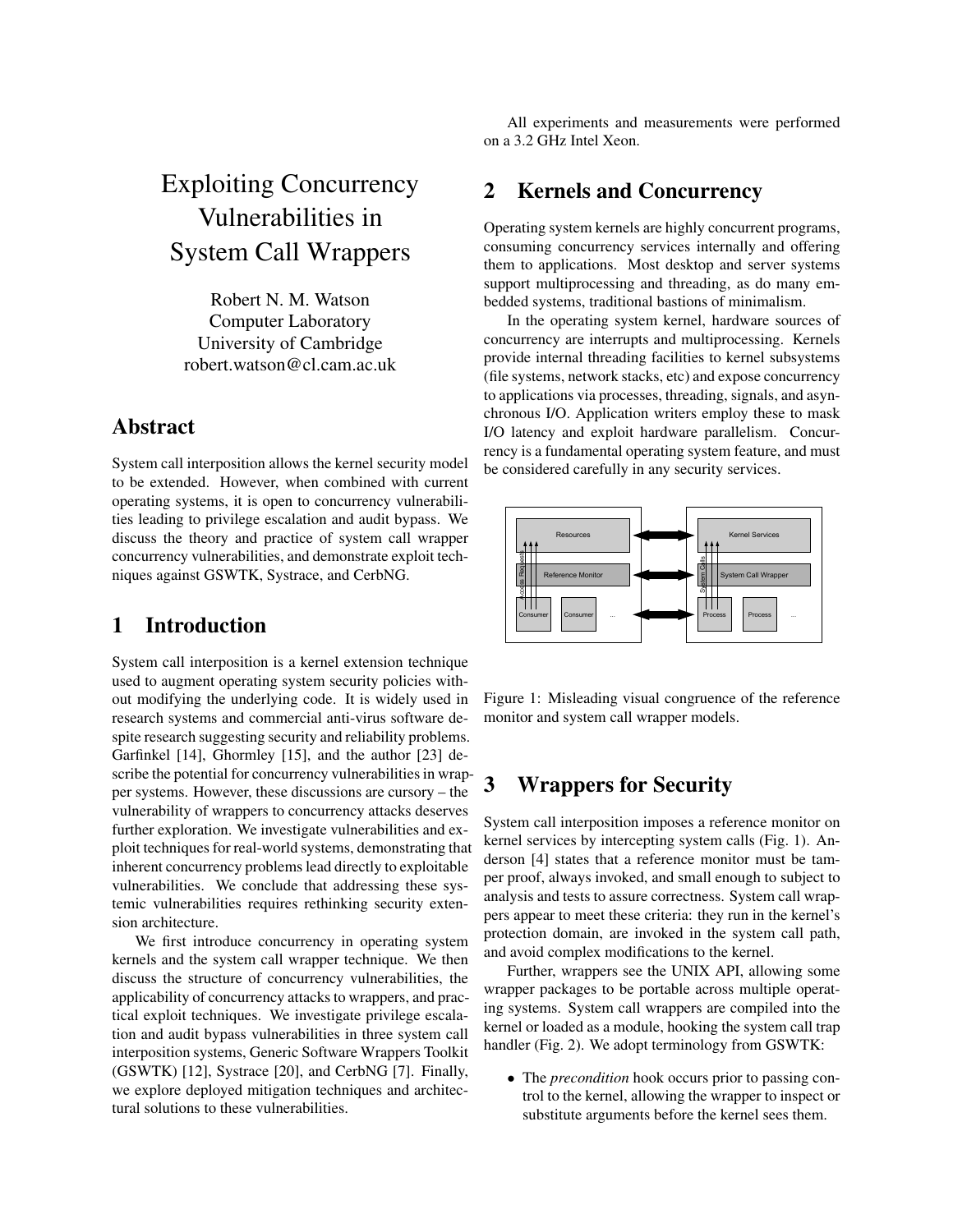

Figure 2: System call wrappers implement precondition and postcondition processing around the system call.

• The *postcondition* hook occurs prior to returning control to user space, allowing the wrapper to track and log results, transform return values, etc.

Wrappers perform policy checks with system call number and arguments, and access to kernel data structures such as process information. On access control failure, they may abort the call, transform arguments, modify credentials, log events, or cause other side effects. By substituting argument and return values, system call wrappers can change system object name spaces visible to application; e.g,, a wrapper can redirect file open requests or change the IP address bound by an application. Policy sources include compiled policies (LOMAC [11]), policy configuration languages (GSWTK, CerbNG), and even message passing to user processes (Systrace).

### 4 Concurrency Vulnerabilities

Concurrency vulnerabilities are present wherever improper software concurrency control can lead to a violation of security policy. They may originate from a failure to properly plan for concurrence, implementation errors in concurrency control, or a mismatch between the expectations of the implementer and run-time conditions.

Abbott et al describe a range of operating system vulnerability categories in the RISOS report [2], including concurrency vulnerabilities resulting from asynchronous validation and inadequate synchronization. Bisbey and Hollingworth [5] identify the importance of consistency over time for protection information, the challenges of changes in object name binding over time, general serialization errors, and interrupted atomic operations, in which incorrect assumptions about the effects of concurrency on operations lead to vulnerability. Fithen [10] lists possible results of concurrency bugs:

- Deadlock: threads become permanently blocked.
- Loss of information: information is overwritten by another thread.
- Loss of integrity information: information written by multiple threads may be arbitrarily interlaced.

• Loss of liveness: unbalanced access to shared resources leads to performance problems.

General concurrency bugs may lead to vulnerability where they cause incorrect implementation of a desired security property. Security-related outcomes range from denial of service to violated access control properties, such as corruption or leaking of sensitive data. Protection flaws for data used in access control itself, such as credentials, permissions, and security labels, will be of greatest value to attackers. Fithen observes that most races are time-ofcheck, time-of-use vulnerabilities. Several such attacks are explored in past research, especially incorrect use of race-prone file APIs in UNIX [6], and application signal reentrance [25].

# 5 Concurrency Attacks on Wrappers

As highly-concurrent software protecting critical data, operating system kernels are fertile ground for the discovery of concurrency vulnerabilities. In contrast to the assumption of atomic system calls made in previous considerations of race conditions [8], the key to our approach is non-atomicity between the kernel and system call wrappers. We have identified and successfully exploited three forms of concurrency vulnerability in wrappers:

- Synchronization bugs in wrapper logic leading to incorrect operation, e.g., improper locking of data.
- Lack of synchronization between the wrapper and the kernel in *copying* system call arguments, such that arguments processed by the wrapper and the kernel differ. We describe these as *syntactic* race conditions, as the attacker changes literal values.
- Lack of synchronization between the wrapper and the kernel in *interpreting* system call arguments. We describe these as *semantic* race conditions, as the attacker manipulates the interpretation of values.

The latter two forms involve not a wrapper in isolation, but rather its failure in composition with the service it protects. We focus on syntactic race conditions which do not depend on kernel and wrapper internals, and are hence portable across wrapper frameworks and operating systems. We found that the most frequently identifiable and exploitable vulnerabilities fell into three categories:

• *Time-of-check-to-time-of-use* (TOCTTOU) vulnerabilities, in which access control checks are nonatomic with the operations they protect, allowing an attacker to violate access control rules.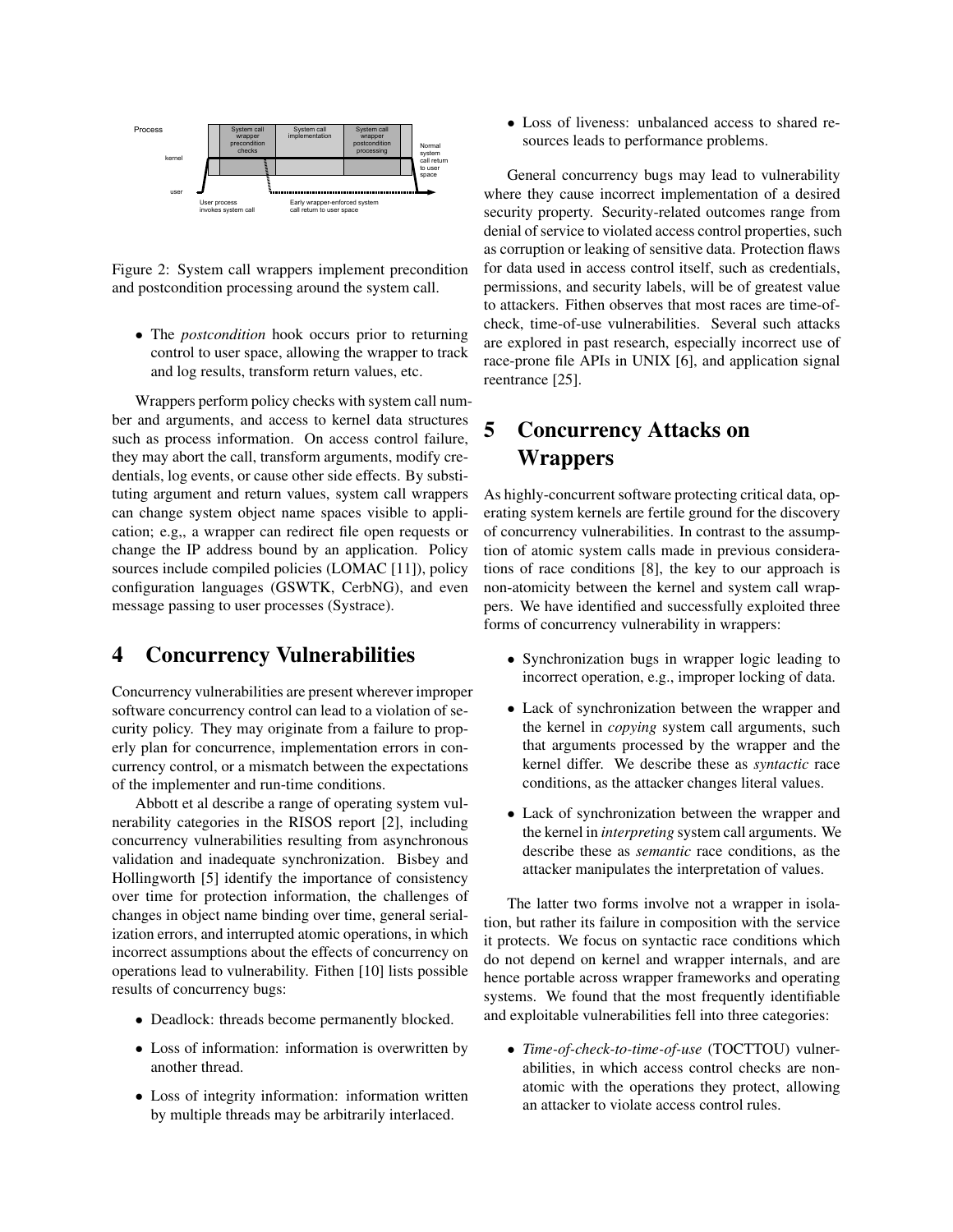- *Time-of-audit-to-time-of-use* (TOATTOU) vulnerabilities, in which the trail diverges from actual accesses as a result of non-atomicity, violating accuracy requirements. This allows an attacker to mask activity, avoiding IDS triggers.
- *Time-of-replacement-to-time-of-use* (TORTTOU) vulnerabilities, unique to wrappers, in which attackers modify system call arguments after a wrapper has replaced them but before the kernel has accessed them, violating the security policy.

We are not aware of prior research on the topic of TOATTOU and TORTTOU vulnerabilities.

# 6 Exploit Techniques

Concurrency vulnerabilities exist where there is inadequate synchronization of a shared resource leading to violation of security policy. The first step in locating concurrency vulnerabilities is to identify resources relevant to access control, audit, or other security functionality that are accessed concurrently across a trust boundary. Relevant resources include file system objects, shared memory, and sockets, as well as indirectly accessed kernel objects, such as nodes/inodes and kernel buffers. We will use process memory holding system call arguments, which is accessed by the user process, wrapper, and kernel. User memory is accessed from the kernel with copying functions, e.g. the BSD copyin() and copyout(), which validate addresses and page memory as needed.

Direct arguments are a passed as stack variables or registers, and contain values such as process IDs and pointers; they are copied in by the system call trap handler. Wrappers consume the same instance of these arguments as the kernel, so are not subject to syntactic races.

Indirect arguments are referenced by pointers, often passed as direct arguments, and copied on-demand by kernel services: for example, file paths are copied and resolved by namei(). Indirect arguments are copied after the precondition hook, so wrappers copy them independently from the kernel, opening a race window between the two copy operations. These races are limited to indirect arguments, many of which are security-critical, such as socket addresses, file paths, arguments to  $i$ octl $(i)$  and sysctl(), group ID lists, resource limits, and I/O data.

#### 6.1 Concurrency Approaches

Concurrent program execution on UNIX occurs via signals, asynchronous I/O, threads, and processes. Operations in a single process necessarily support shared memory; processes may shares memory using minherit(),

rfork(), and clone(), explicit shared memory and, debugging interfaces. We share memory across processes by inheritance, as other methods are not consistent across systems. Prior work has considered races between user processes, but we are interested in races between user threads and the kernel itself. This requires the user thread and kernel to run concurrently, which is possible through interleaved scheduling or hardware parallelism.

#### 6.2 Racing on Uniprocessor Systems

On uniprocessor (UP) systems, the attacker must cause the kernel to yield to a user thread between execution of the system call and wrapper preconditions and postconditions. Yielding may occur voluntarily (a thread requests blocking I/O on a socket or disk) or involuntarily (a kernel thread accesses memory resulting in a page fault from disk). Both may be used to race with system call wrapper preconditions and postconditions.

Page faults on indirect system call arguments are effective in opening up race windows. The resulting wait on disk I/O provides a scheduling window of several million instruction cycles, more than enough time for an attacking thread to replace the contents of a memory page. On most systems it is easy to arrange for user memory to be paged to disk, either swap (if configured) or a memory mapped file, by increasing memory pressure.

Initially, we believed that this technique was limited to system calls with multiple indirect arguments, such as rename(). We were able to successfully exploit this case by paging the rename() target path to disk, allowing the source path to be replaced between check and use. On reflection, we realized that copy operations themselves are non-atomic, sleeping part-way through if user data spans multiple pages, allowing even system calls with a single argument to be attacked. This works well as the last byte of many indirect arguments is not essential: strings are nul-terminated and many data structures contain padding. Page faults may also be used to attack postconditions, subject to the limitation that it is possible to force a page fault on each page only once during most system calls.

Voluntary thread sleeps also prove useful: during a TCP connect(), the calling thread will wait in kernel for a TCP ACK to confirm the connection, allowing a user thread to execute after the arguments have been copied in by the kernel to attack on postcondition auditing.

#### 6.3 Racing on Multiprocessor Systems

We consider any system with parallelism to be multiprocessor (MP), including SMT and multicore systems. UP systems are vulnerable to races, but require manipulating kernel scheduling via limited yield opportunities. On MP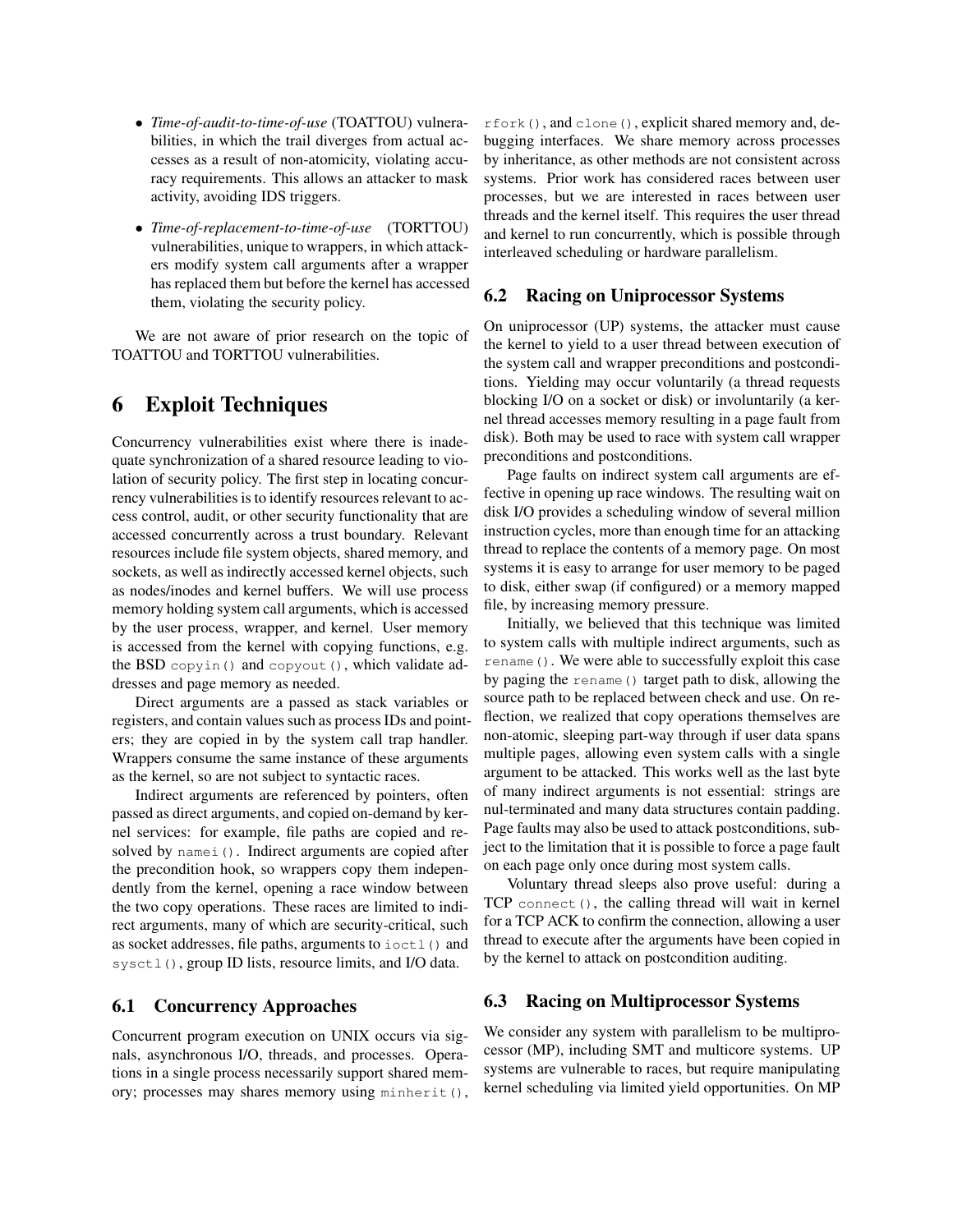systems, races between user and kernel threads can be exploited without relying on kernel sleeping, as user threads may run simultaneously other CPUs. Inter-CPU races are narrower, as they occur at memory speed (10K-100K cycles) rather than disk or network speed (>1M cycles).

We use two approaches to identify timing for argument replacement. In the case of argument copies without replacement, a binary search for the Time Stamp Counter (TSC) length of the race window can be performed by inspecting the results of the system call being raced with. In the case of argument copies with replacement by the wrapper, it is possible to simply spin watching for the replacement, then modify the argument.

We found that race window length varied based across wrapper systems. Races on arguments in GSWTK, which runs only in kernel, were often between 5K and 15K cycles. Systrace passes control to a user process, which performs optional copies in and out of the target process, opening race windows of over 100K. The order of magnitude difference in race window size did not, however, lead to measurable differences in attack cost: we had a 100% success rate in exploiting races across packages.

### 7 Exercising Real Vulnerabilities

#### 7.1 Generic Software Wrappers Toolkit

GSWTK is a kernel access control system that allows taskspecific system call wrappers to inspect and modify arguments and return values. Wrappers are written using a C language extension with integrated SQL database support. GSWTK is available as a third party package on the Solaris, FreeBSD, BSD/OS, and Linux platforms; we employed GSWTK 1.6.3 on FreeBSD 4.11. A variety of wrappers are available, from access control policies to intrusion detection systems.

We were able to successfully substitute values used in both precondition access control and postcondition auditing and intrusion detection on UP with paging (Fig. 3), and on MP systems from a second processor. After experimentally validating the approach on a subset of wrappers, we inspected the remaining wrappers shipped with GSWTK. Of 23 wrappers available for UNIX or all platforms, 16 had one ore more vulnerabilities (Table 1). Also of interest is Ko's work on sequence-based intrusion detection [18], as it illustrates the potential impact of TOAT-TOU vulnerabilities. Investigation revealed vulnerabilities in several intrusion detection wrappers.

#### 7.2 Systrace

Systrace is an access control system that allows user processes to control target processes by inspecting and modifying system call arguments and return values. Systrace



Figure 3: Processes employ paging to force copyin() in rename() to sleep so that the process can use a TOAT-TOU attack on an intrusion detection wrapper.

ships in the OpenBSD and NetBSD operating systems, with ports to Mac OS X, FreeBSD, and Linux. For this work, we used Systrace on NetBSD 3.1, 4.0 (Jan. 2007), and OpenBSD 4.0. As Systrace is a programmable policy system, we used two policies: Sudo monitor mode [19] and Sysjail [16]. We bypassed protections in both, violating access control policy and audit trail integrity.

#### 7.2.1 Sudo

Sudo [19] is a widely used privilege management tool allowing users to run authorized commands with the rights of another user. The prerelease version of Sudo includes a monitor mode based on Systrace that audits commands executed by Sudo-derived processes. Sudo intercepts execve(), which accepts a program path, command line arguments, and environmental variables as indirect arguments, and thus vulnerable to attack. Due to a user space policy source, Systrace requires additional context switches to make access control decisions, leading to larger race windows. With Sudo on MP systems, the window for execve() arguments was over 430K cycles. We were able to successfully exploit this vulnerability, replacing command lines so that they were incorrectly logged, masking all further attacker activity in the audit trail.

#### 7.2.2 Sysjail

Sysjail [16] is port of the FreeBSD jail containment facility [17] using the Systrace framework for NetBSD and OpenBSD. Sysjail attaches to all processes in the jail, validating and in some cases rewriting system call arguments to maintain confinement. Sysjail is of particular interest as it is intended to contain processes running with root privilege, increasing exposure in the event of vulnerability.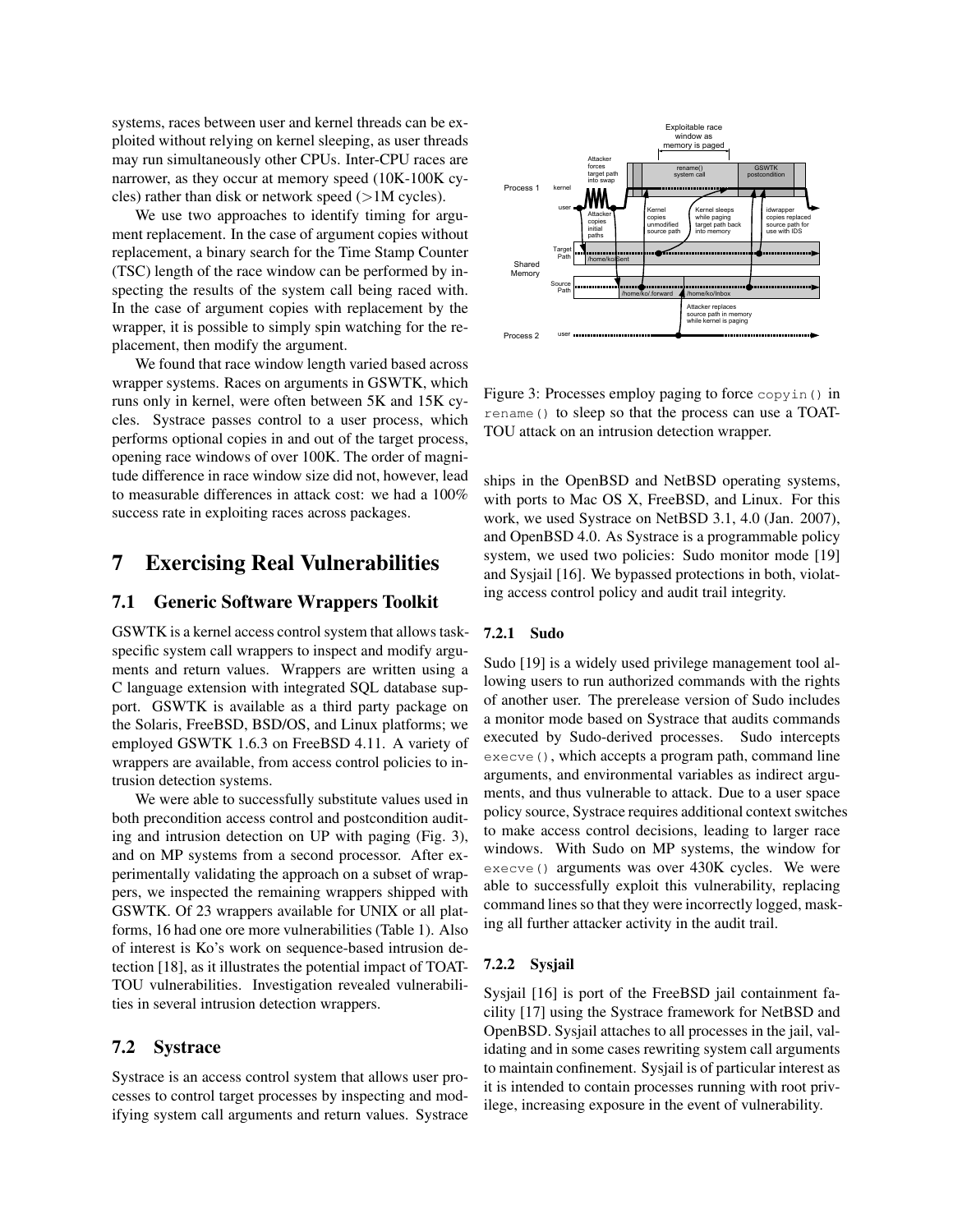| Wrapper       | Description                             | Vulnerabilities                                    |
|---------------|-----------------------------------------|----------------------------------------------------|
| callcount     | Count system calls                      | None: relies on the system call number.            |
| conwatch      | Track IP connections by processes.      | Postcondition TOATTOU race on connect () and       |
|               |                                         | bind() allows masking address/port used.           |
| dbfencrypt    | Encrypt files with '\$' in their names; | Postcondition TOCTTOU race allows incorrect name   |
|               | prevent rename so that encryption       | in policy check; precondition TORTTOU races on I/O |
|               | policy on a file cannot be changed.     | write unencrypted data and bypass rename checks.   |
| dbexec        | Authorize execution of programs         | Precondition TOCTTOU race allows bypass by substi- |
|               | based on a pathname database.           | tuting the name during the wrapper check.          |
| dbsynthetic   | Synthetic file system sandbox sub-      | Precondition TORTTOU race bypasses path replace-   |
|               | stituting pathnames from a database.    | ment; postcondition TORTTOU race leaks true paths  |
| life          | Prints the process life cycle.          | Precondition TOATTOU race replaces exec () paths.  |
| noadmin       | Deny all privileged operations.         | None: relies on the kernel's process credential.   |
| aks.wr        | Audit file operations                   | Pre/postcondition TOATTOU races avoid audit.       |
| seq-kernel.wr | Sequence-based intrusion detection      | None: relies on the system call number.            |
| imapd.wr      | Detect anomalous access by imapd.       | Postcondition TOATTOU path races prevent alerts.   |

Table 1: Selection of concurrency vulnerabilities in GSWTK and ID Wrappers



Figure 4: Race to bypass protections from a second processor by replacing the IP address between check and use.

Sysjail handles several indirect arguments, including IP addresses passed to bind(). It enforces two constraints: the address must be configured for the jail or it must be INADDR ANY, in which case it will be replaced with the jail's address. By racing with the Sysjail, we are able to replace the IP accepted by Sysjail with another IP address, bypassing network confinement (Fig. 4).

#### 7.3 CerbNG

CerbNG is a third-party security framework for FreeBSD 4.8 similar to GSWTK. It allows rule-based control of system calls, checking and modifying arguments and return values, changing process properties, and logging events. We successfully exploited TOATTOU and TOCT-TOU races in rules shipped with the system, replacing command lines in log-exec.cb, which audits execve(), generating incorrect audit trails. It employs several virtual memory defenses discussed in Section 8.1.

# 8 Preventing Wrapper Races?

System call wrapper races can lead to partial or complete bypass of access control and audit. To address this, concurrency must be properly managed. We consider proposed solutions in three areas: those that retain the wrapper architecture but modify wrapper systems to mitigate attacks, those that retain the wrapper architecture but modify to the OS kernel, and those that entirely abandon the wrapper approach in extending kernel security.

#### 8.1 Mitigation Techniques

Lee Badger has suggested a weak consistency approach: detect and mitigate exploitative changes in kernel state via a postcondition, taking remedial action if a violation has occurred. We believe that this approach faces challenges from the complex side effects of some system calls (e.g., connect () and unlink()); detecting inconsistency faces the same atomicity issues as other postconditions.

Dawidek has experimented with marking memory pages holding system call arguments read-only during system calls. If implemented properly, this prevents argument races, but violates concurrent programming assumptions. Legitimate multithreaded processes may store concurrently accessed data in the same memory page as arguments, and will suffer ill effects such as unexpected faults.

VM protection is non-trivial as all mappings of a physical page must be protected. One interesting case involves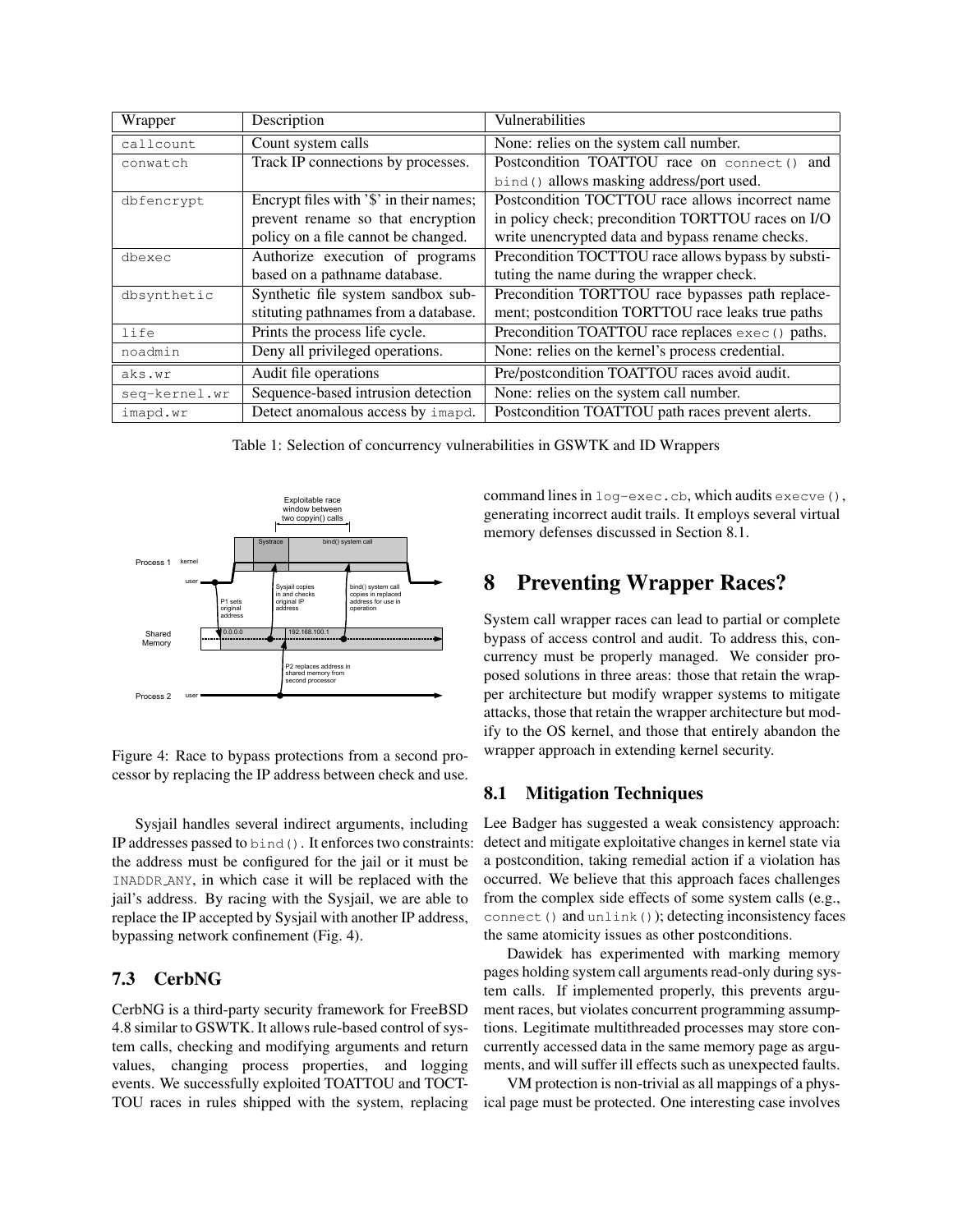memory-mapped files: systems with unified VM/buffer caches must prevent writes via I/O system calls, not just mapped memory. Protecting pages is also insufficient: the address space must be protected to prevent the unmapping of protected pages and remapping with writable ones. We found several vulnerabilities in CerbNG's VM protections, including incorrect write protection of pages, and race windows while copying arguments.

Provos provides similar facilities in Systrace, copying indirect arguments into the "stack gap", a reserved area of process memory, allowing wrappers to substitute indirect arguments of greater size than the original argument. He has also suggested that this may be used to resist shared memory attacks as the stack gap area is unique to each process. This protection is not effective with threads, as threads share a single address space. Experimentation on OpenBSD indicates that the stack gap mapping can be replaced with shared memory accessible to other processes even in the non-threaded case. This approach causes additional data copies for any protected arguments.

Ghormley addresses argument races in the SLIC interposition framework via in-kernel buffers that extend the user address space. Each thread caches regions of the address space copied by the extension or kernel; future accesses will be from the cache, preventing further modification by user threads. This approach requires replacing the kernel copy routines so that the kernel, not just wrappers, use the cache. As cache buffers are not forced to page size, the false sharing effects of page protections are avoided; however, this approach imposes a significant performance penalty, as all indirect arguments must be copied and cached in kernel memory.

VM and caching schemes make processing indirect arguments that are read and written in a single system call (such as POSIX asynchronous I/O) more tricky. None of the systems with protections were able to handle this case correctly, although this had limited impact as none of the sample policies controlled affected system calls.

These mitigation techniques suffer serious correctness and performance problems. VM and caching protect only against syntactic vulnerability, as they prevent the attacker from replacing arguments and do not synchronize with kernel services. Fundamentally, system call wrappers are not architecturally well-placed to synchronize with the kernel, as this conflicts with clean separation from the kernel.

#### 8.2 Message Passing Systems

In order to maintain the system call interposition model without resorting to mitigation techniques, kernel operation must be changed. One possibility is to move to a message-passing model, in which system call arguments are bundled and delivered to the kernel at once rather than being copied on-demand. This approach would not eliminate semantic race conditions, but would eliminate syntactic race conditions by allowing wrappers to inspect the same argument values as the kernel. The disadvantage to this model is that it requires the complete layout of arguments to be available to the trap handler; currently, this knowledge is distributed across many layers of the kernel. Garfinkel's Ostia [13] and Seaborn's Plash [21] both implement message-passing approaches in which access to the file system name space must occur "by proxy" via a monitor process, avoiding argument and name space copying races, but allowing further accesses occur directly using a passed file descriptor. VM mitigation schemes may be gradually extended to approximate the message passing paradigm, although provide less clean implementations than systems designed with message passing in mind, such as Mach [3].

#### 8.3 Integrating Security and Concurrency

A more flexible, if more complex approach, is to eliminate race conditions between security extensions and the kernel by integrating security checks with the kernel itself. Invocations of security extensions occur throughout the kernel, atomically with respect to use of the object they control. For example, access control checks on a process operation would be performed while holding locks on the process to prevent changes in associated context.

As system call interposition was developed to avoid OS modification, this may seem contradictory; however, the move to open source systems and the adoption of security extensions has driven the creation of security frameworks by vendors. The approach has been adopted by FLASK in SELinux, SEBSD, and SEDarwin [22], the TrustedBSD MAC Framework in FreeBSD and Mac OS X [23], kauth in NetBSD and Mac OS X [1, 9], and Linux Security Modules [24]. The degree of integration varies across systems: at one extreme, the TrustedBSD MAC Framework asserts object locks at each entry from the kernel, allowing policies to rely on kernel locks to protect associated access control checks. At the other, the kauth framework allows upcalls to a user process, which precludes holding some locks over checks.

Integrated kernel security frameworks do not eliminate the problem of concurrency vulnerabilities entirely but they do provide tools to avoid race conditions innate to the system call interposition approach.

### 9 Conclusion

In this paper, we have explored concurrency vulnerabilities in system call interposition security extensions, arguing that correctness with respect to concurrency is not only important in preventing inconvenient deadlocks, but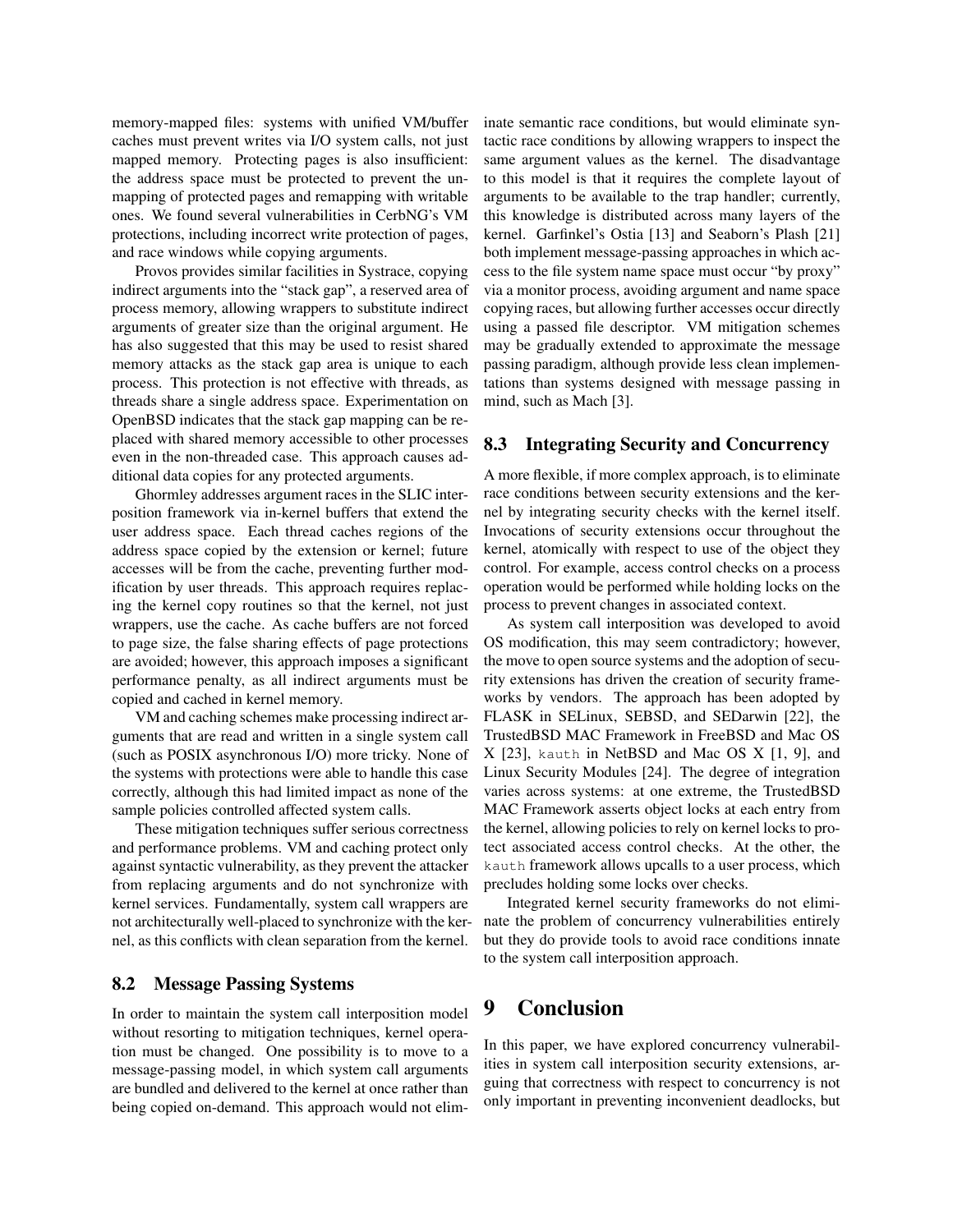also critical to access control and audit. We have demonstrated that several wrapper systems suffer from common classes of concurrency vulnerability allowing privilege escalation and bypass of intrusion detection. These vulnerabilities derive from the fundamental architectural separation of the wrapper and native kernel synchronization strategies – the same structural separation that leads to a deceptively appealing similarity to an idealized reference monitor. We have also demonstrated that many deployed mitigation solutions suffer from vulnerabilities, as well as semantic or performance degradation, and that architectural solutions require much tighter integration of security with the kernel.

### References

- [1] Kernel Authorization. Technical Note TN2127, Apple Computer, Inc., 2007. http: //developer.apple.com/technotes/ tn2005/tn2127.html.
- [2] R. P. Abbott, J. S. Chin, J. E. Donnelley, W. L. [14] Tal Garfinkel. Traps and Pitfalls: Practical Prob-Konigsford, S. Tokubo, and D. A. Webb. Security Analysis and Enhancements of Computer Operating Systems. Technical Report NBSIR 76-1041, National Bureau of Standards, April 1976.
- [3] M. Accetta, R. Baron, D. Golub, R. Rashid, A. Tevanian, and M. Young. Mach: A New Kernel Foundation for UNIX Development. Technical report, August 1986.
- [4] James P. Anderson. Computer Security Technology Planning Study. Technical report, Electronic Systems Division, Air Force Systems Command, Hanscom Field, Bedford, MA 01730, October 1972.
- [5] Richard Bisbey and Dennis Hollingworth. Protection Analysis: Final Report. Technical Report ISI/SR-78-13, Information Sciences Institute, University of Southern California, May 1978.
- [6] Matt Bishop and Michael Dilger. Checking for race conditions in file accesses. *Computing Systems*, 9(2):131–152, Spring 1996.
- [7] Pawel Jakub Dawidek and Slawomir Zak. CerbNG: system firewall mechanism, 2007. http:// cerber.sourceforge.net/.
- [8] Drew Dean and Alan J. Hu. Fixing Races for Fun and Profit: How to use access(2). In *Proc. 13th USENIX Security Symposium*, August 2004.
- [9] Elad Efrat. kauth: kernel authorization framework. In *NetBSD Kernel Developer's Manual*.

January 2007. http://www.netbsd.org/ <sup>∼</sup>elad/recent/man/kauth.9.html.

- [10] William L. Fithen. Follow the Rules Regarding Concurrency Management. *BuildSecurityIn*, October 2005. https://buildsecurityin. us-cert.gov/daisy/bsi/articles/ knowledge/guidelines/332.html.
- [11] Timothy Fraser. LOMAC: Low Water-Mark Integrity Protection for COTS Environments. In *Proc. 2000 IEEE Symposium on Security and Privacy*, 2000.
- [12] Timothy Fraser, Lee Badger, and Mark Feldman. Hardening COTS Software with Generic Software Wrappers. In *Proc. 1999 IEEE Symposium on Security and Privacy*, May 1999.
- [13] T. Garfinkel, B. Pfa, and M. Rosenblum. Ostia: A delegating architecture for secure system call interposition. In *Proc. Internet Society 2003*, 2003.
- lems in in System Call Interposition Based Security Tools. In *Proc. Network and Distributed Systems Security Symposium*, February 2003.
- [15] Douglas P. Ghormley, David Patrou, Steven H. Rodrigues, and Thomas E. Anderson. SLIC: An Extensibility System for Commodity Operating Systems. In *Proc. USENIX Annual Technical Conference (NO 98)*, June 1998.
- [16] Kristaps Johnson and Maikls Deksters. sysjail: systrace userland virtualization, 2007. http:// sysjail.bsd.lv/.
- [17] Poul-Henning Kamp and Robert N. M. Watson. Jails: Confining the omnipotent root. In *Proc. 2nd International SANE Conference*, 2000.
- [18] Calvin Ko, Timothy Fraser, Lee Badger, and Douglas Kilpatrick. Detecting and Countering System Intrusions Using Software Wrappers. In *Proc. 9th Usenix Security Symposium*, August 2000.
- [19] Todd C. Miller. Sudo, 2007. http://www. gratisoft.us/sudo/.
- [20] Niels Provos. Improving Host Security with System Call Policies. In *Proc. 12th USENIX Security Symposium*, Washington, DC, August 2003.
- [21] Mark Seaborn. Plash: tools for practical least privilege, 2007. http://plash.beasts.org/.